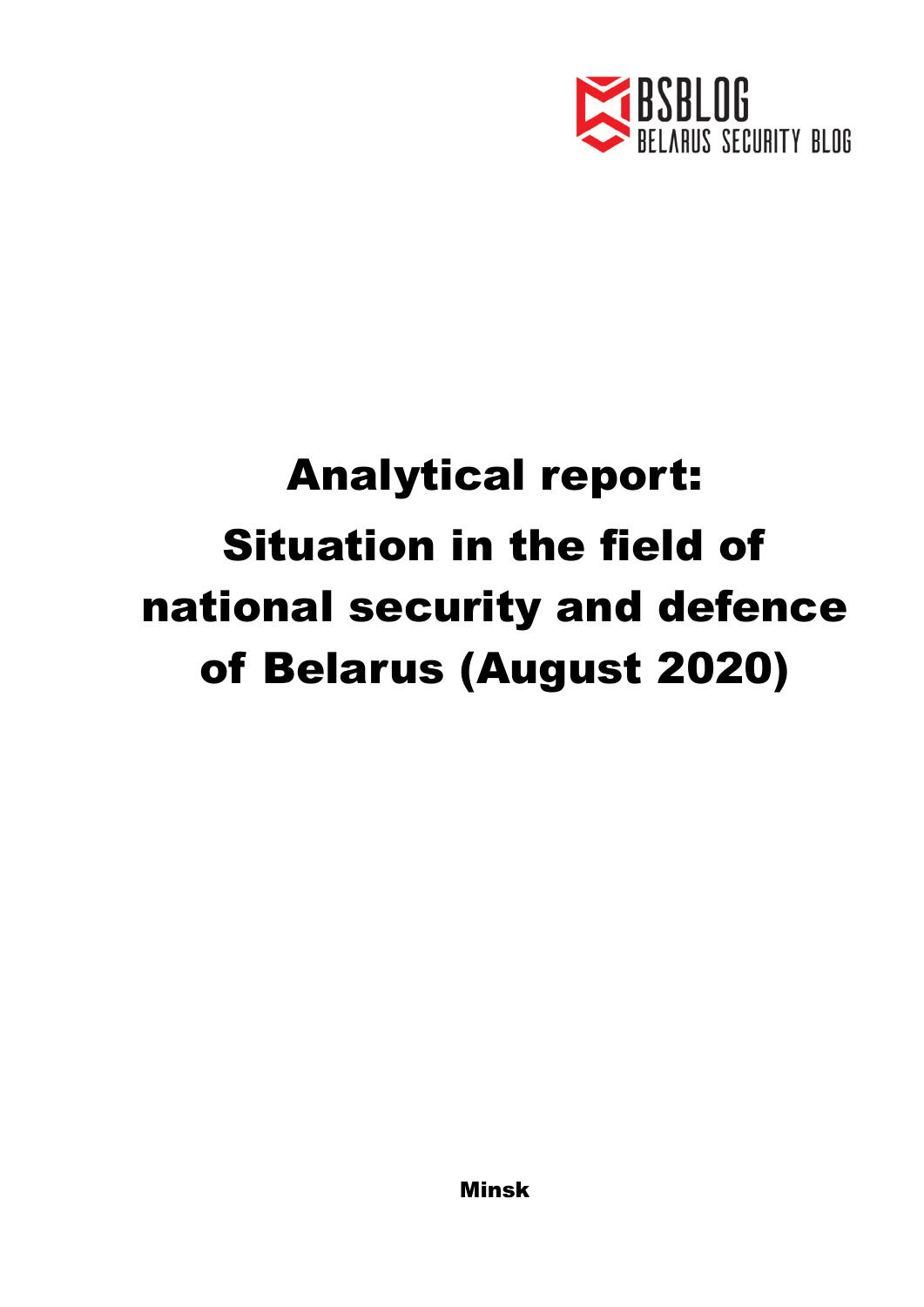

**The most important events of the month.** On August 9, 2020, the presidential elections were held in Belarus. They were marked by falsifications and massive punitive actions of the authorities in dozens of cities of the country. This brutality was unprecedented even for the Belarusian realities and was used first against the protesters, and then against everyone – usual passers-by. Firearms were indiscriminately used against unarmed people. Two protesters (in Brest and Minsk) were deliberately killed in front of other protesters, clearly for the purpose of intimidation. Several more deaths (at least three) are regarded as related to violence by the authorities. At least 9000 people have been detained so far, at least 1000 (including minors) only in Minsk experienced violence of the law enforcement agencies. There are at least 450 facts of torture (only according to first estimates). After a month, not a single criminal case was initiated even on the facts of the murders. Moreover, there are reports that individuals who have filed complaints of violence by government officials are intimidated by criminal prosecution in a fake criminal case of mass riot.

Despite this, the country experiences the most large-scale street protests and civil disobedience in the history.

In addition to the scale of violence and protests, a new quality of the current situation is the complete decentralization of resistance to the regime. The authorities traditionally try to look for leaders, headquarters and political centres. Meanwhile, we are talking about a mass uprising, which is coordinated but not controlled. New technologies play an important role in this.

While the situation remains uncertain, the authorities as a whole maintain control over the situation in the country thanks to better organization, material resources, controllability, and the ability to manoeuvre their forces. This is also connected with the non-violent nature of the protests. But the punitive system is overstretched and has few reserves. The outflow of personnel from law enforcement agencies has become a problem: many employees who do not want to tarnish themselves by participating in crimes against their people are quitting. The exact number of such cases is unknown: as of mid-August, there was insider information about the filing of reports on the dismissal of about 1,000 Interior Ministry employees; in the first ten days of September, there is information about 6500 reports/applications for dismissal from all law enforcement agencies over the last month. It is impossible to confirm these figures for sure. However, judging by the hysterical reaction of the Ministry of Internal Affairs to the dismissals of its employees, who at the same time declared a public protest, the problem is quite acute. In addition, one must understand that a much larger number of security officials who do not support the policy of the authorities remain in the system for one reason or another.

One should also pay attention to the bureaucratic system. Which, on the one hand, is frightened by the scale of the protests. On the other hand, it clearly understands that the culprit of this situation is Aliaksandr Lukashenka. Under these conditions, the threat of sabotage of his decisions by the bureaucracy is growing.

The current crisis for the regime is complex: in addition to the difficult internal political situation, the achievements of Belarus' conventional foreign policy of the past 6 years have been destroyed; the authorities face the prospect of a severe financial crisis and loss of budgetary revenues, with the simultaneous closure of debt capital markets.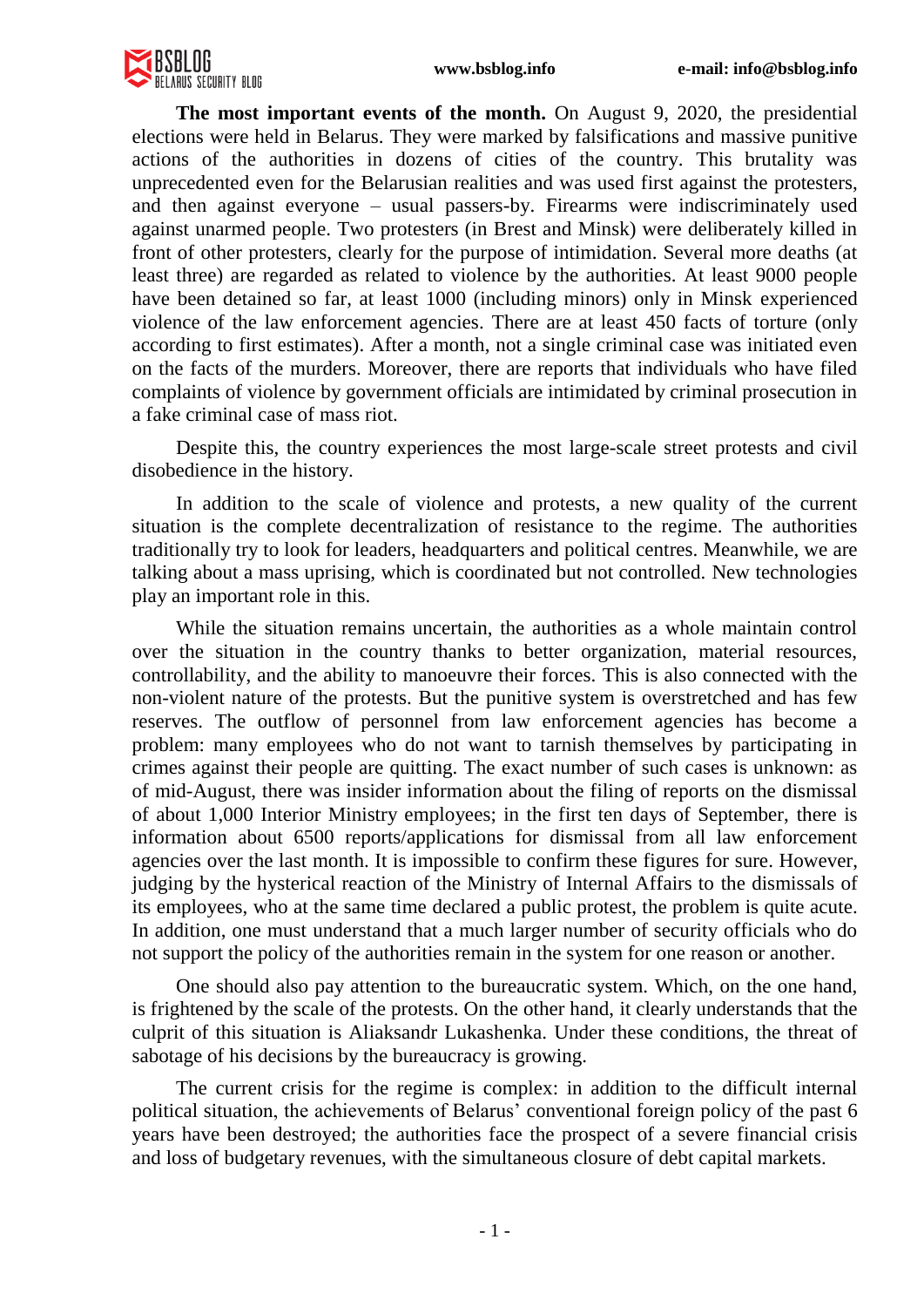

The refusal of the official Minsk to discuss the internal political situation in Belarus with the West directly was a mistake: wishing to demonstrate his disrespect for Western politicians, Lukashenka decided to communicate with them in absentia, through Vladimir Putin. This was a serious political mistake: the West perceived such behaviour as a sign of the loss of official Minsk's foreign policy subjectivity and falling into critical dependence on the Kremlin. The latter seems to be a significant exaggeration. In the near future, the regime will face the issue of its legal capacity in terms of the conclusion of any international agreements.

For both external and internal actors, the critical shrinkage of the social base of Lukashenka's support became obvious.

The regime lost its symbolic capital: opinion leaders, including those favoured by the regime, did not support the behaviour of the authorities. Even the pro-Lukashenka Federation of Trade Unions of Belarus (its leader headed the initiative group for nominating Lukashenka as a presidential candidate) came out with cautious condemnation of the violence and expressed readiness to provide the victims with whatever they needed. It also called for an end to the violence and a peaceful dialogue.

Attempts to organize pro-government rallies through the forced participation of employees of budgetary organizations did not have the desired effect. Moreover, many organizations in Minsk sabotaged assignments for the participation of their employees in such events. As a result, military personnel and cadets of universities of law enforcement agencies were sent to imitate popular support for the regime.

Relations with religious institutions have seriously aggravated: if the Orthodox Church took a more neutral position, then the Roman Catholic Church came out with a strong condemnation of the punitive actions of the regime against the people. In response, official Minsk de facto banned the head of the Roman Catholic Church in Belarus Metropolitan Tadevush Kandrusevich from entering the country, despite the fact that such actions are unconstitutional, because he is a citizen of Belarus.

Unable to suppress popular protests, the regime changed its tactics:

- an active campaign began to involve the army in confrontation with the people, in order to intimidate the disaffected and rely on the declared high army authority;

- in order to discredit the protests and shift attention away from their causes, there were numerous allegations that the West in various combinations (the United States, Poland, Czech Republic, Lithuania, the Netherlands and Ukraine, NATO and the EU) unleashed a hybrid war against Belarus and that internal protests were allegedly accompanied by force pressure from outside by NATO. According to state propaganda, the protests are provoked, funded and managed from outside the country. And Poland, allegedly, is planning the annexation of part of the Belarusian territory (this message, in particular, is actively used to indoctrinate the Ministry of Internal Affairs Interior Troops (MIA IT), who are hammered into their heads that they are fighting not with peaceful protesters, but with separatists who want to seize part of the territory of Belarus in favour of Warsaw ... following the example of Donbass). This narrative was promoted personally by Lukashenka during various events with his participation;

- in an effort to weaken the protest and again to divert attention from its real causes, an attempt to split the Belarusian society was made. The invited Russian political strategists and propagandists began promoting the narratives tested in Russia and Ukraine (regional and religious confrontation, putting provocative "labels" on opponents of the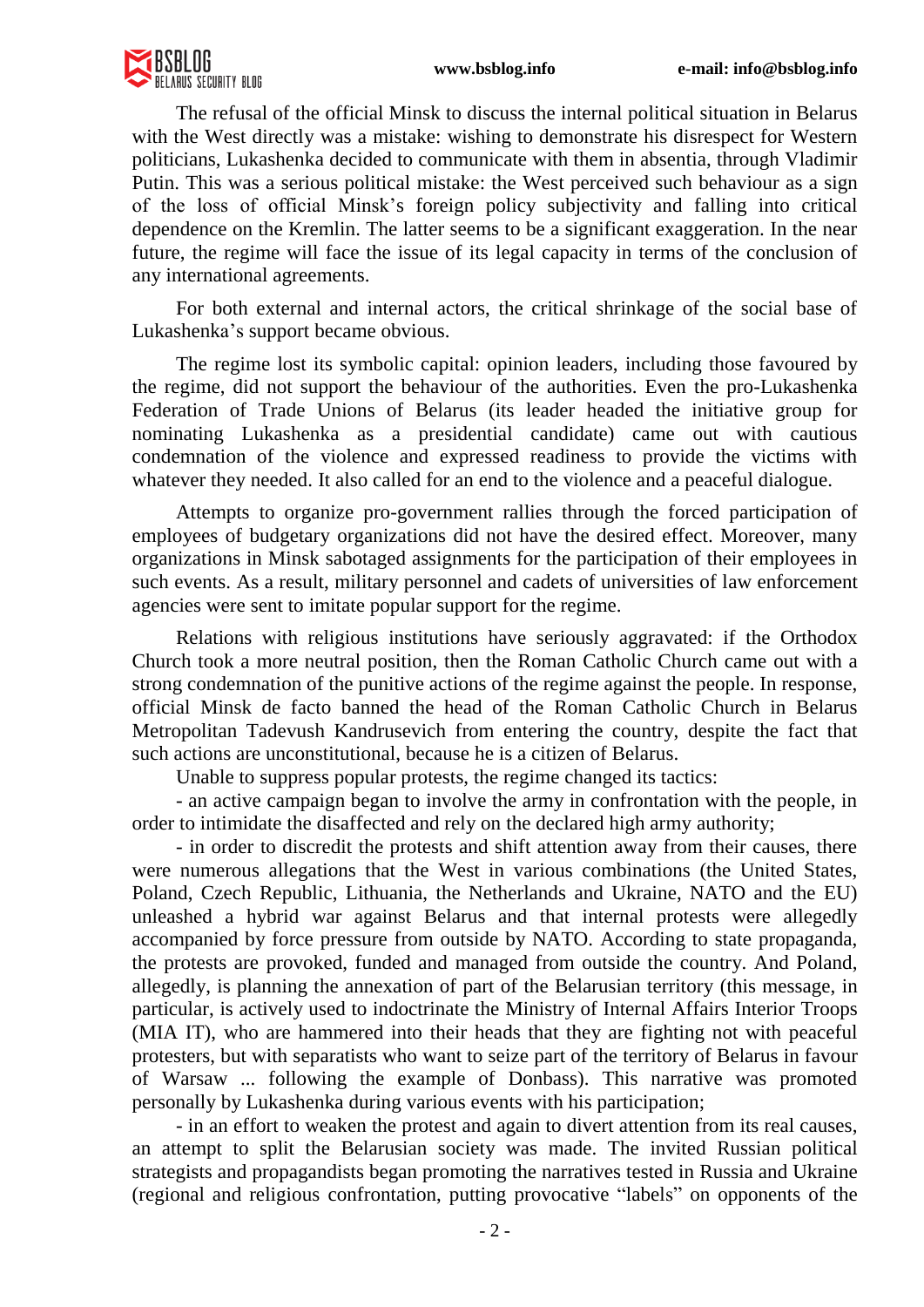

authorities, fakes and information manipulation, attempts to provoke anti-Polish sentiments). In fact, the Belarusian state propaganda for the first time in many years began to work in unison with the Russian one. But this has not yet brought much success to the Belarusian regime.

From August 21, 2020, the access to a number of the largest socio-political Internet resources in Belarus was banned (in total, about 80 websites fell under the restrictions).

**The developments within the month**. Continuing the performance of the official Minsk on the topic of an alleged military threat from NATO, on August 20, 2020, Belarusian Defence Minister Viktar Khrenin ordered to conduct a comprehensive tactical exercise to prepare and conduct defence in the Hrodna tactical direction. This decision was reported to Lukashenka on the night of August 20. The brigade level exercise took place on August 28-31.

The mobilization of some military units was planned. However, it was hardly largescale: in August they reported about the deployment of one tank battalion at the expense of those called up from the reserve.

As part of the exercise, units from other regions of the country were involved:

- The battalion of the 103rd Viciebsk Airborne Brigade, which covered 700 km in a day on its military equipment on public roads.

- The battery of the MLRS "Polonaise", which, judging by the information about the 250 km march, could have been deployed in the area of the Belarusian-Lithuanian border.

- Subdivisions of the 465th missile brigade, which performed simulated training launches. The missilemen covered a distance of more than 400 kilometres on their military equipment.

- The units of the 740th anti-aircraft missile regiment covered more than 400 kilometres, after which they took up combat duty.

A mechanized battalion of the 6th mechanized brigade was involved in the exercise. Artillery units (as far as can be judged, two divisions of self-propelled howitzers, an MLRS division and an anti-tank division), UAVs and electronic warfare, anti-aircraft divisions of the 6th and 11th mechanized brigades were involved as well.

Several helicopters were relocated from the Mačuliščy airfield to the Lida airfield.

In the course of the exercise, the issues of strengthening border protection, searching, blocking and destroying enemy forces using air search and assault groups of the Special Operations Forces in cooperation with tank and motorized rifle units, conducting defensive combat in two directions were worked out. The exercise was also carried out outside the territory of the test site in real terrain.

On August 24, 2020 within the framework of the international forum "Army-2020" held in Russia, the Chairman of the State Military Industry Committee (SMIC) of Belarus Dzmitry Pantus met Director of the Federal Service for Military-Technical Cooperation of Russia Dmitry Shugaev. It is reported that in 2019 the volume of exports of Belarusian military products to Russia amounted to over 30% of the total export of the Belarusian defence industry. About 300 organizations of the two countries have partnerships with each other. Work to create joint ventures is underway as well.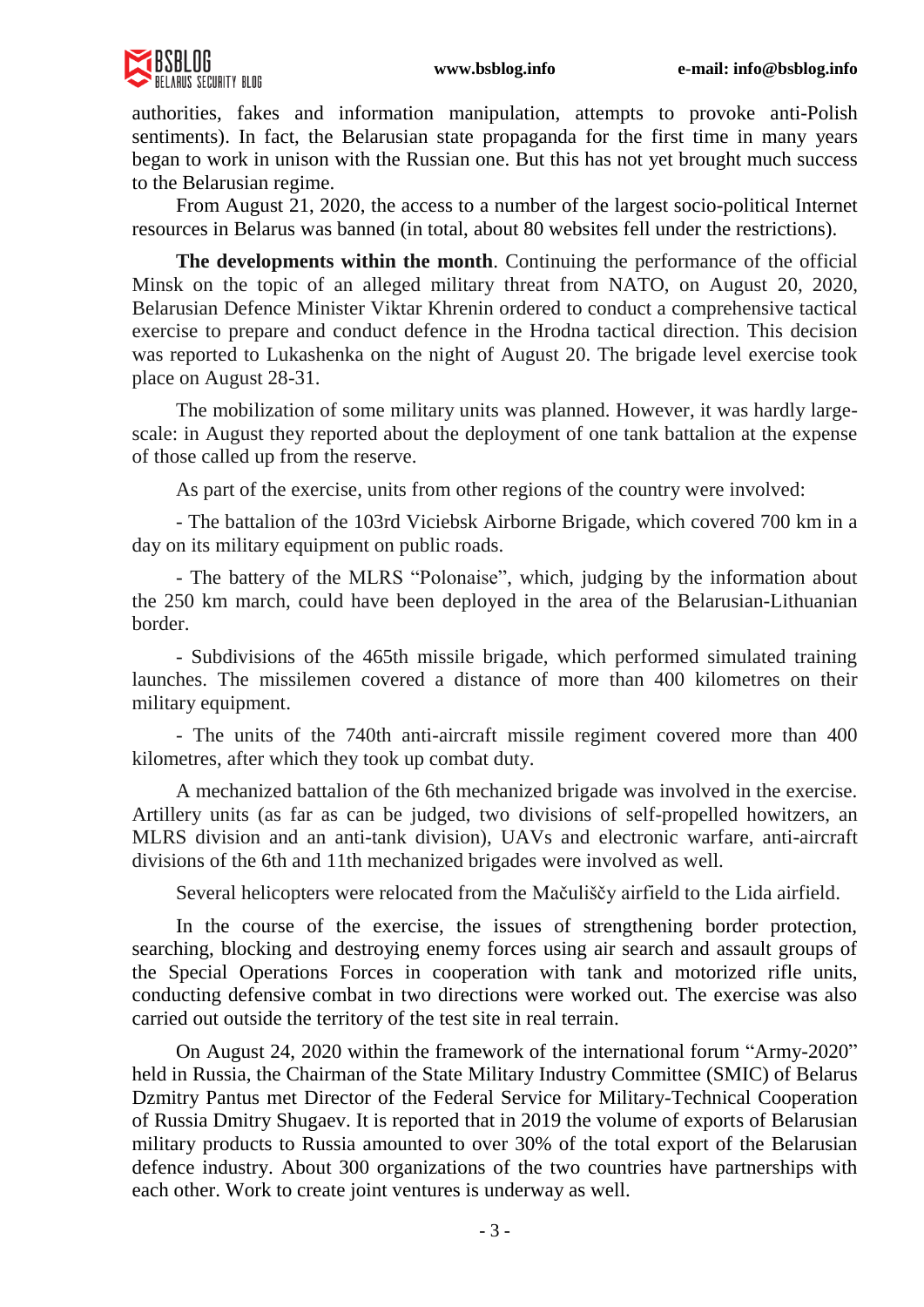

During the "Army-2020" forum, Belarusian representatives signed a number of contracts for the supply, repair and maintenance of equipment for the Belarusian army with companies from the Russian military-industrial complex. Only a part of the deals is known: delivery of two battalion sets of BTR-82A, delivery of the first batch of four Mi-35M fire support helicopters and delivery of modern air defence systems until 2025.

In August, the farce with the detention of the so-called PMC Wagner troops came to an end: they were released (having previously apologized), and the criminal case on their preparation of terrorist acts in Belarus just disappeared.

Until that moment, the Belarusian propaganda claimed about the disclosure of a large-scale conspiracy to destabilize the situation in Belarus. On August 1, 2020 Lukashenka heard the report of the Chairman of the State Security Committee (SSC) Valery Vakulchyk and the Chairman of the Investigative Committee Ivan Naskevich on the case of the Wagner troops. Lukashenka said that the facts found out by the Belarusian authorities contradict the Russian version that the detainees were traveling in transit through Minsk to a third country and had no other purpose of staying in Belarus. In the opinion of the Belarusian authorities, the destination of the detainees was precisely Belarus, and the goals had to be determined. And in general, the detainees are only the first part of the group of 180 or 200 people, which was planned to be transferred to Belarus from Russia.

On August 5, 2020, Lukashenka had a telephone conversation with President of Ukraine Volodymyr Zelenskyy. The issues of ensuring border security and the Wagner troops detained in Belarus were discussed. The Ukrainian prosecutor's office is investigating some of them on the facts of participation in hostilities in the Donbass. Lukashenka promised cooperation within the framework of existing international agreements. Later, after the release of the detained mercenaries, Lukashenka said that he did not plan to extradite them to Ukraine under any circumstances.

On August 6, 2020, at a meeting on ensuring the security of the election campaign, Lukashenka said that the detained 33 Wagner troops were only part of a sinister plot. He immediately gave instructions to invite the prosecutors general of Ukraine and Russia to Belarus in order to decide the further fate of the detained mercenaries. The apotheosis of the presentation was Lukashenko's assertion that the Belarusian authorities uncovered the conspiracy, but it is unknown who is behind it: either the USA and NATO, or Ukraine, or Russia. He concluded that a hybrid war was unleashed against Belarus, but it is not clear by whom, and an attack must be expected from any side.

Russia consistently denied the guilt of its citizens and characterized the actions of the Belarusian authorities as a performance caused by the need to mobilize Lukashenka's electorate in the face of an imaginary external threat.

In August, a meeting of the SMIC board was held. A negative impact on the economic activities of the department of the Chinese coronavirus pandemic and the closure of state borders, the fall in world oil prices and changes in exchange rates was underlined (this is a clear allusion to clients from the Persian Gulf countries, Azerbaijan, Kazakhstan and Russia). As a result, some performance indicators were worse than last year. Particular emphasis is placed on the export of products and services as the main driver of SMIC economic development. Despite the difficulties, the net profit of the SMIC organizations increased by 1.5 times, and the profitability of sales remained at a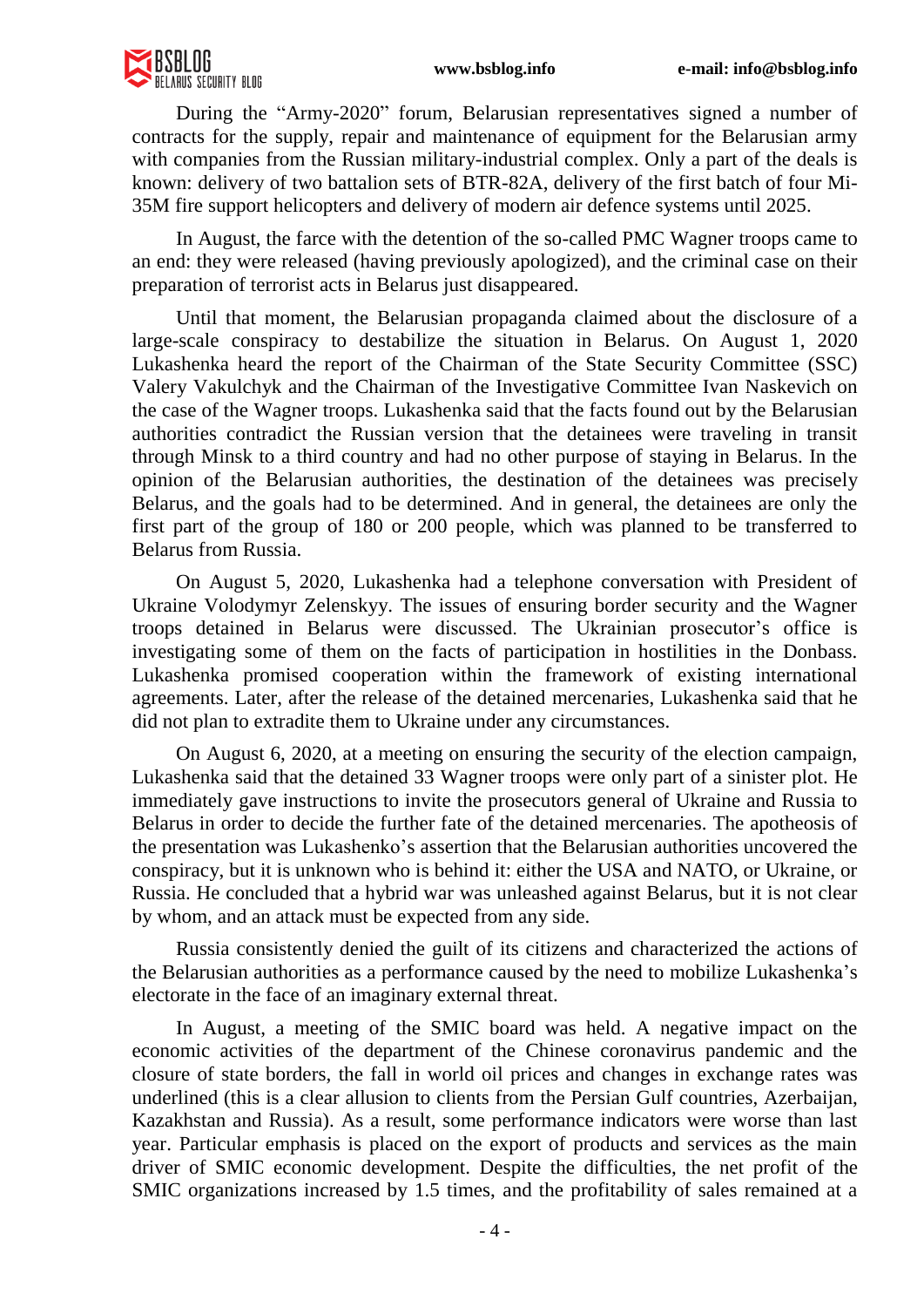

relatively high level of 17.9%. There were no net losses. Finally: "So far (sic!) we are able to prevent a fall in wages".

At the same time, there is a task to prevent the deterioration of key performance indicators in the second half of the year. It is obvious that the SMIC management is not waiting for easy times.

**Conclusions**. Starting from the evening of August 9-11, during the period of the most violent clashes between the regime and the people, a complete shutdown of the Internet was observed in Belarus in order to limit the dissemination of information and the coordination of protests. On August 12, the repressions began to decline sharply, and the Internet was restored. On the same day Lukashenka held a meeting on topical issues. Although the details of the agenda were not disclosed, it can be assumed that the change in the behaviour of the authorities was not caused by considerations of humanity, but by the overstrain of the punitive system and the radicalization of protests. This created a threat not only of getting new victims, but also of a complete loss of control over the situation with the loss of force mechanisms of influence on the situation.

The August events showed a qualitative change in Belarusian society, the end of the process of forming a political nation of a European type and the readiness, ability and desire of people for grassroots self-organization and solidarity. This process can be traced back to the "anti-parasite" protests of early 2017, which were much smaller than the current ones, but covered a significant part of the country. They were not concentrated only in the capital, which was typical for traditional actions of the political opposition.

The existing system of power in Belarus does not meet the expectations of the society. But the regime is not showing readiness for transformation. This means that the conflict with varying degrees of intensity will continue until the complete dismantle of the ruling regime.

Using the pretext of an external military threat, official Minsk seeks to enlist Moscow's unequivocal political support. Which should be further transformed into financial support. As expected, Moscow guaranteed support in the event of a security threat; there is still no clear response to the financial requests of the Belarusian authorities.

It seems that, despite the harsh rhetoric, the Belarusian regime seeks to avoid serious economic sanctions from the West, while at the same time securing political and economic support from Russia. The main task is to wait for favourable changes in the external environment, which will allow Lukashenka to re-engage in the geopolitical "swing". However, the blow to relations between Belarus and the West (including Ukraine) has been so serious that it seems almost impossible to restore any productive dialogue while maintaining the current regime. There is no longer any need to talk about any serious cooperation in the security sphere, which has just begun to yield results: trust to the official Minsk has been destroyed to the ground.

The statements about more than 30% of Belarusian military-industrial complex exports to Russia in 2019 are surprising: as recently as January 2020, SMIC officially announced that the share of Russia in the export of defence products over the past year amounted to 26%. It is obvious that even the official data do not provide adequate information about the real situation in the Belarusian defence industry. But given the absence of other credible data, we are forced to focus on these.